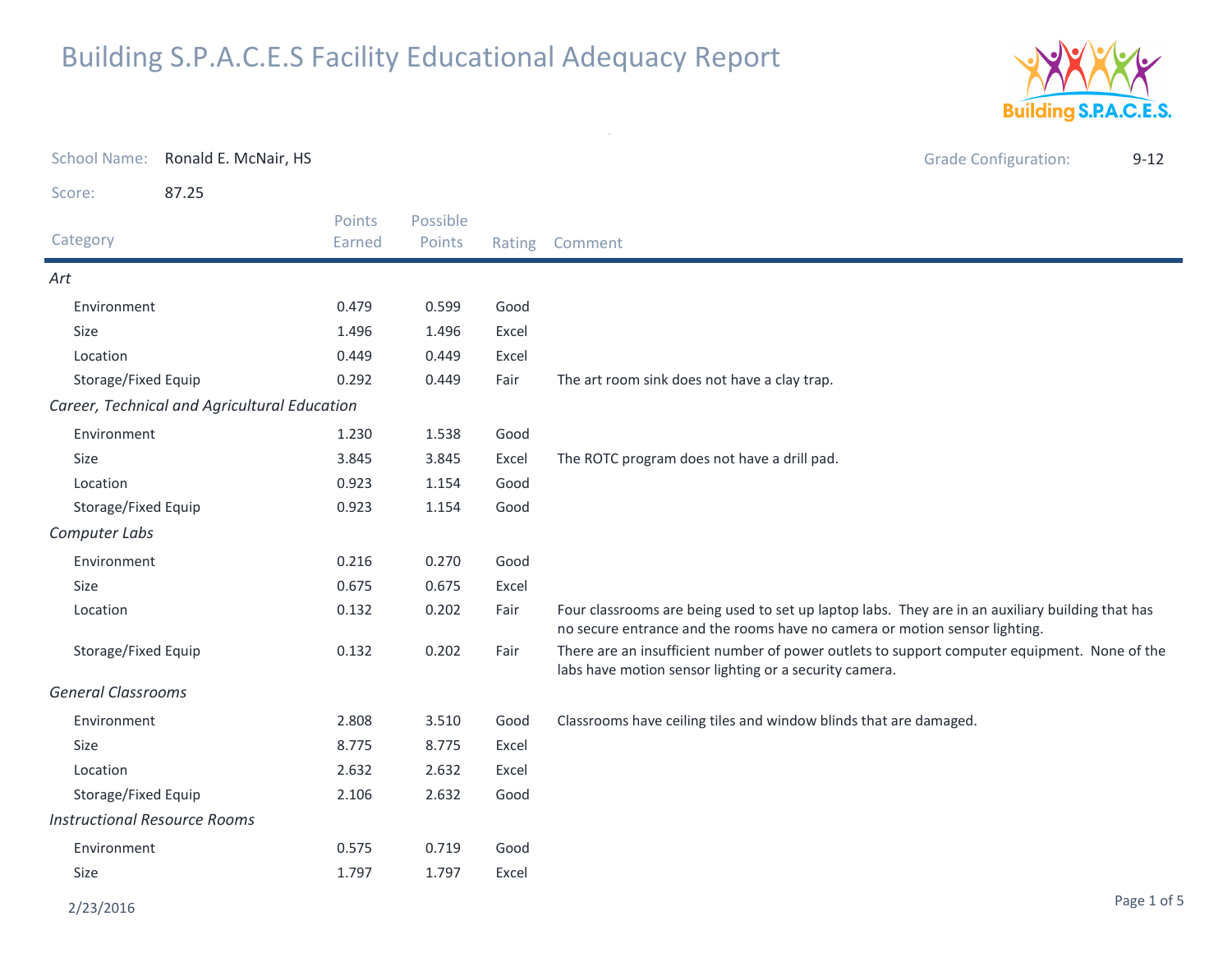0.173 0.216 Good



Grade Configuration: 9-12 Score: 87.25Category Rating Comment Possible PointsPoints EarnedInstructional Resource RoomsLocation 0.539 0.539 Excel Storage/Fixed Equip 0.431 0.539 Good Learning EnvironmentLearning Style Variety 3.600 4.500 GoodInterior Environment The HVAC is not consistent throughout the building. There are some areas that are too hot and others that are too cold. Ceiling tiles need to be replaced in various spots throughout the building. Some rooms have window blinds that are damaged.1.170 $1.800$ Exterior Environment 0.675 1.350 Poor There are no outdoor learning labs or social gathering areas. Environment 0.607 0.759 GoodMedia CenterSizee 1.897 1.897 Excel Location 0.569 0.569 Excel Storage/Fixed Equip Bookcases are tall and in rows on one end of the media center. There are not enough outlets to support the computers in the area.0.3700.569 MusicEnvironment 0.428 0.534 GoodSizee 1.336 1.336 Excel Location 0.321 0.401 Good Practice rooms are not in line of sight for adequate supervision. Storage/Fixed Equip 0.401 0.401 Excel Performing ArtsEnvironment 0.231 0.289 GoodSizee 0.721 0.721 Excel Location0.216 0.216 Excel

#### 2/23/2016

Storage/Fixed Equip

School Name:

Ronald E. McNair, HS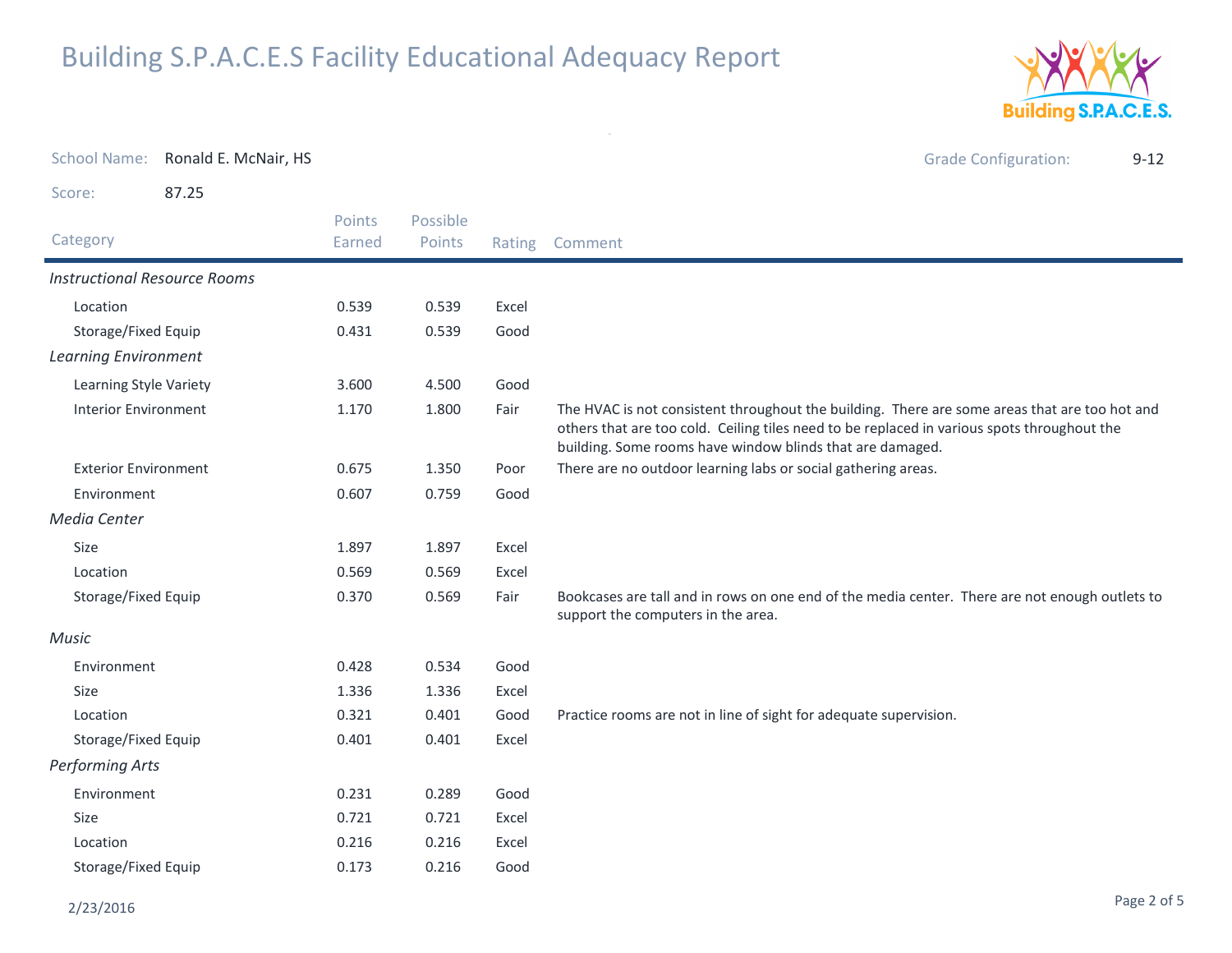

| <b>School Name:</b>             | Ronald E. McNair, HS             |                         |                    |        | <b>Grade Configuration:</b><br>$9 - 12$                                                                                                                                                                                                                                                                                                                                                                                                                                                         |  |  |
|---------------------------------|----------------------------------|-------------------------|--------------------|--------|-------------------------------------------------------------------------------------------------------------------------------------------------------------------------------------------------------------------------------------------------------------------------------------------------------------------------------------------------------------------------------------------------------------------------------------------------------------------------------------------------|--|--|
| Score:                          | 87.25                            |                         |                    |        |                                                                                                                                                                                                                                                                                                                                                                                                                                                                                                 |  |  |
| Category                        |                                  | <b>Points</b><br>Earned | Possible<br>Points | Rating | Comment                                                                                                                                                                                                                                                                                                                                                                                                                                                                                         |  |  |
| <b>Physical Education</b>       |                                  |                         |                    |        |                                                                                                                                                                                                                                                                                                                                                                                                                                                                                                 |  |  |
| Environment                     |                                  | 1.728                   | 2.160              | Good   | The locker rooms are not well ventilated.                                                                                                                                                                                                                                                                                                                                                                                                                                                       |  |  |
| Size                            |                                  | 5.400                   | 5.400              | Excel  |                                                                                                                                                                                                                                                                                                                                                                                                                                                                                                 |  |  |
| Location                        |                                  | 1.296                   | 1.620              | Good   |                                                                                                                                                                                                                                                                                                                                                                                                                                                                                                 |  |  |
| Storage/Fixed Equip             |                                  | 1.296                   | 1.620              | Good   | There is no padding behind the backboard in the main gym area.                                                                                                                                                                                                                                                                                                                                                                                                                                  |  |  |
| <b>Science</b>                  |                                  |                         |                    |        |                                                                                                                                                                                                                                                                                                                                                                                                                                                                                                 |  |  |
| Environment                     |                                  | 0.597                   | 0.747              | Good   |                                                                                                                                                                                                                                                                                                                                                                                                                                                                                                 |  |  |
| <b>Size</b>                     |                                  | 1.867                   | 1.867              | Excel  |                                                                                                                                                                                                                                                                                                                                                                                                                                                                                                 |  |  |
| Location                        |                                  |                         | 0.560              | Fair   | Science classrooms do not have direct access to outdoor patio area.                                                                                                                                                                                                                                                                                                                                                                                                                             |  |  |
| Storage/Fixed Equip             |                                  | 0.280                   | 0.560              | Poor   | The prep rooms do not have sinks. The sinks in most science classrooms have faucets that are<br>broken and/or water does not come through the pipes. The gas does not work in the lab areas.<br>There is one fume hood in one prep room, but it does not work. There is weak water pressure<br>for the eye wash unit. There is no shower in any of the science lab areas. There are no<br>dishwashers or refrigerators in the prep rooms. The cabinet for hazardous materials does not<br>lock. |  |  |
|                                 | Self-Contained Special Education |                         |                    |        |                                                                                                                                                                                                                                                                                                                                                                                                                                                                                                 |  |  |
| Environment                     |                                  | 0.383                   | 0.479              | Good   |                                                                                                                                                                                                                                                                                                                                                                                                                                                                                                 |  |  |
| <b>Size</b>                     |                                  | 1.198                   | 1.198              | Excel  |                                                                                                                                                                                                                                                                                                                                                                                                                                                                                                 |  |  |
| Location                        |                                  | 0.359                   | 0.359              | Excel  |                                                                                                                                                                                                                                                                                                                                                                                                                                                                                                 |  |  |
| Storage/Fixed Equip             |                                  | 0.288                   | 0.359              | Good   |                                                                                                                                                                                                                                                                                                                                                                                                                                                                                                 |  |  |
| <b>Non-Instructional Spaces</b> |                                  |                         |                    |        |                                                                                                                                                                                                                                                                                                                                                                                                                                                                                                 |  |  |
| Administration                  |                                  | 2.349                   | 2.349              | Excel  |                                                                                                                                                                                                                                                                                                                                                                                                                                                                                                 |  |  |
| Cafeteria                       |                                  | 2.880                   | 3.600              | Good   | Ceiling tiles are damaged.                                                                                                                                                                                                                                                                                                                                                                                                                                                                      |  |  |
| Food Service and Prep           |                                  | 3.676                   | 4.595              | Good   | Ceiling tiles are damaged. There is no peep hole or window in the receiving dock door.                                                                                                                                                                                                                                                                                                                                                                                                          |  |  |
| Clinic                          |                                  | 0.000                   | 0.214              | Unsat  | The school does not have a clinic                                                                                                                                                                                                                                                                                                                                                                                                                                                               |  |  |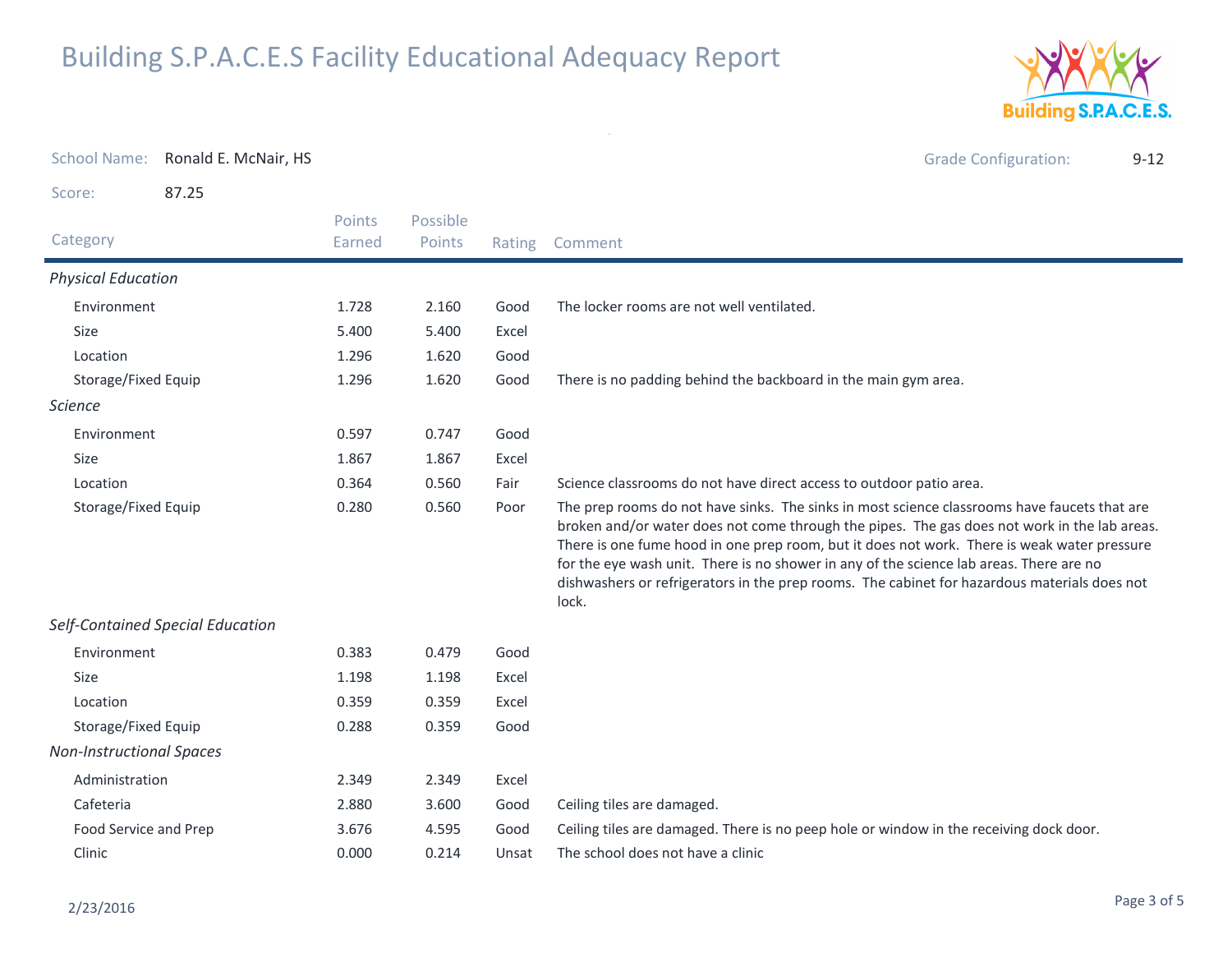

Grade Configuration: 9-12

School Name: Ronald E. McNair, HS

Score:87.25

|                                       | Points | Possible | Rating |                                                                                                                                                                                                                                            |  |  |
|---------------------------------------|--------|----------|--------|--------------------------------------------------------------------------------------------------------------------------------------------------------------------------------------------------------------------------------------------|--|--|
| Category                              | Earned | Points   |        | Comment                                                                                                                                                                                                                                    |  |  |
| <b>Non-Instructional Spaces</b>       |        |          |        |                                                                                                                                                                                                                                            |  |  |
| Counseling                            | 0.681  | 0.681    | Excel  |                                                                                                                                                                                                                                            |  |  |
| <b>Custodial and Maintenance</b>      | 0.360  | 0.450    | Good   |                                                                                                                                                                                                                                            |  |  |
| <b>Student Restrooms</b>              | 0.411  | 0.821    | Poor   | Many stall doors in both the boys and girls bathroom are damaged. Fixtures for toilet paper and<br>paper towels are missing or broken. There are no partitions between the urinals. There is poor<br>ventilation in most of the restrooms. |  |  |
| Faculty Work Space and Toilets        | 0.513  | 0.641    | Good   | There are only three adult restrooms in the main building and one adjoins the staff workroom.<br>There is a copier in the staff workroom.                                                                                                  |  |  |
| <b>Outside Spaces</b>                 |        |          |        |                                                                                                                                                                                                                                            |  |  |
| Vehicular Traffic                     | 0.720  | 0.900    | Good   | There is no covered area for loading students onto buses.                                                                                                                                                                                  |  |  |
| <b>Pedestrian Traffic</b>             | 0.882  | 0.882    | Excel  |                                                                                                                                                                                                                                            |  |  |
| Parking                               | 1.897  | 1.897    | Excel  |                                                                                                                                                                                                                                            |  |  |
| <b>Athletic Fields and Facilities</b> | 1.618  | 2.488    | Fair   | There are no lights for the outdoor fields and courts. The area is not ADA accessible. The fields<br>and fixed equipment are in poor condition.                                                                                            |  |  |
| Safety and Security                   |        |          |        |                                                                                                                                                                                                                                            |  |  |
| Fencing                               | 0.495  | 0.762    | Fair   | Six foot fencing does not surround the building.                                                                                                                                                                                           |  |  |
| Signage & Way Finding                 | 0.900  | 0.900    | Excel  |                                                                                                                                                                                                                                            |  |  |
| Ease of Supervision                   | 1.350  | 2.700    | Poor   | Some security cameras inside and outside the building do not work. The picture quality as<br>viewed on the monitors is poor. High vegetation around the back of the building obstructs the<br>view of the playing fields                   |  |  |
| <b>Controlled Entrances</b>           | 0.292  | 0.450    | Fair   | There is no security vestibule. There are auxiliary buildings but not all have controlled entrances.                                                                                                                                       |  |  |
| <b>Technology Readiness</b>           |        |          |        |                                                                                                                                                                                                                                            |  |  |
| <b>IDF &amp; MDF Environment</b>      | 1.500  | 1.500    | Good   |                                                                                                                                                                                                                                            |  |  |
| <b>Electrical Power</b>               | 1.000  | 1.000    | Good   |                                                                                                                                                                                                                                            |  |  |
| Equity of Access, Wireless & Drops    | 1.000  | 1.000    | Good   |                                                                                                                                                                                                                                            |  |  |
| <b>LAN Connectivity</b>               | 1.500  | 1.500    | Good   |                                                                                                                                                                                                                                            |  |  |

 $\omega$